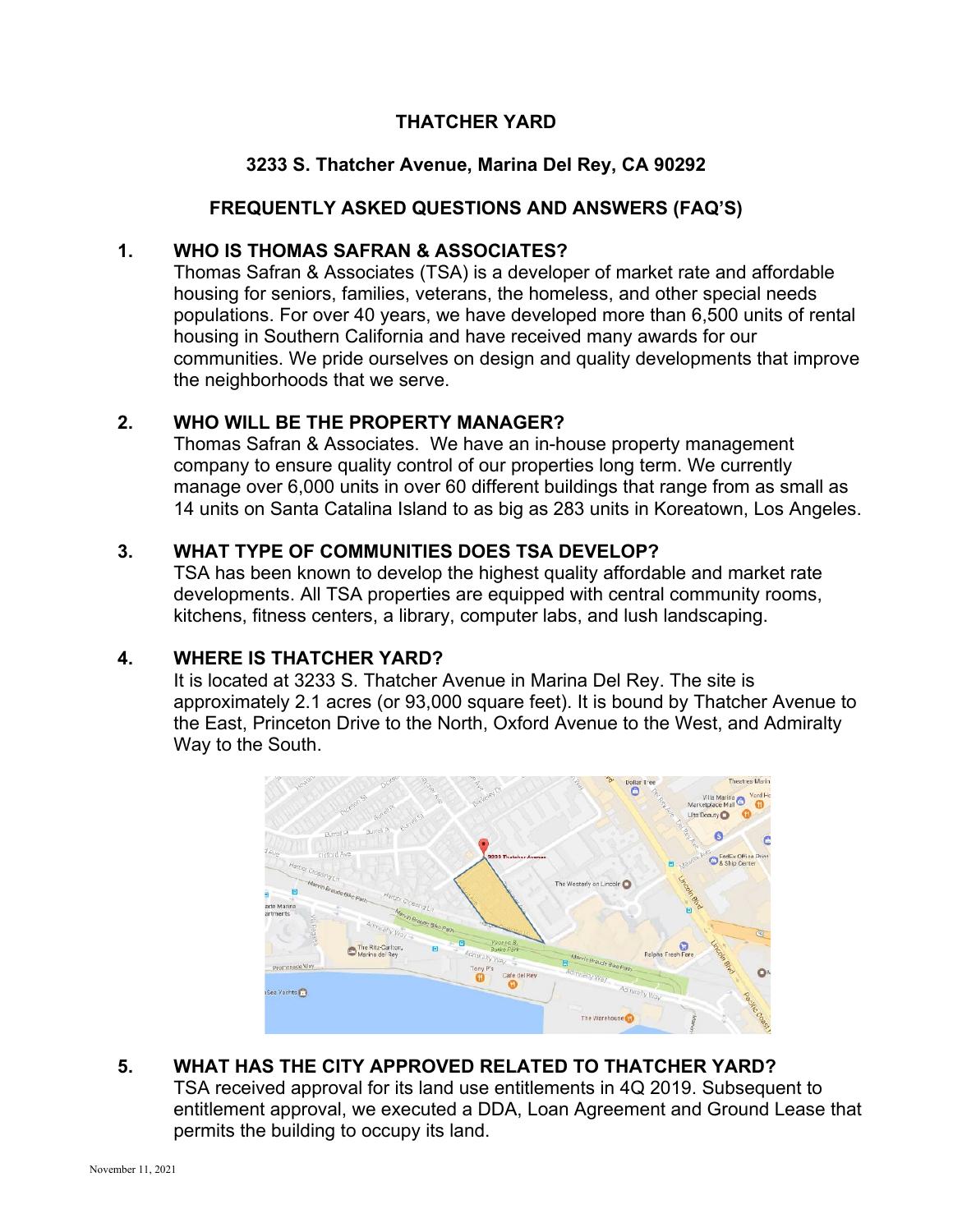# **6. WHAT IS BEING PROPOSED ON THE SITE?**

Our current proposal is for a 98-unit intergenerational community for seniors and families with 49 units set aside for formerly homeless seniors and families. Prior proposals were for 152 units (at RFP stage) and subsequently, 116 units after initial community input.

The total floor area ratio (FAR) is 1.06. The FAR of the family component adjacent to existing single-family homes is 0.65. This is less than many of the existing single-family residences. The senior housing component is set back on Thatcher and has an FAR of 1.55.

Approximately two thirds of the units are proposed for seniors and one third for families. Our goal is to provide this affordable housing in a way that is sensitive to traffic, density, population, and the neighborhood's character. We are therefore proposing significantly less than what would be allowed.

# **7. WHAT IS STILL SUBJECT TO REVIEW AND APPROVAL?**

All aspects of the final development relating to financing, design, unit mix, resident population, affordability levels, and land use have been approved. Course of construction inspections to permit future occupancy are the remaining approvals.

# **8. WHAT POPULATIONS COULD THE PROJECT SERVE?**

The current proposal is to serve seniors (62+) and families with 50% of each population set aside for formerly homeless senior individuals and families.

# **9. WHAT IS AFFORDABLE HOUSING? WILL THERE BE INCOME LIMITS?**

Affordable housing can have many definitions. To take advantage of the federal Low-Income Housing Tax Credit (LIHTC) program, we propose to rent units to households that earn at or below 80% of the Los Angeles median income. See chart below for maximum rent and income limits.

| <b>INCOME LIMITS PER YEAR BY HOUSEHOLD SIZE*</b> |               |               |               |                    |  |
|--------------------------------------------------|---------------|---------------|---------------|--------------------|--|
| <b>ONF</b>                                       | <b>TWO</b>    | <b>THRFF</b>  | <b>FOUR</b>   |                    |  |
| <b>PERSON</b>                                    | <b>PERSON</b> | <b>PERSON</b> | <b>PERSON</b> | <b>FIVE PERSON</b> |  |
| \$66,240                                         | \$75,680      | \$85,120      | \$94,560      | \$102,160          |  |

\*The income limits are adjusted annually by the U.S. Department of Housing and UrbanDevelopment (HUD) and are subject to change.

| <b>EXPECTED RENTS*</b> |                          |  |  |  |
|------------------------|--------------------------|--|--|--|
| <b>Studios</b>         | \$621 - \$1656 per month |  |  |  |
| 1-Bedroom              | \$665 - \$1774 per month |  |  |  |
| 2-Bedroom              | \$798 - \$2128 per month |  |  |  |
| 3-Bedroom              | \$922 - \$2459 per month |  |  |  |

\*Rents are adjusted annually by the U.S. Department of Housing and Urban Development (HUD) and are subject to change.

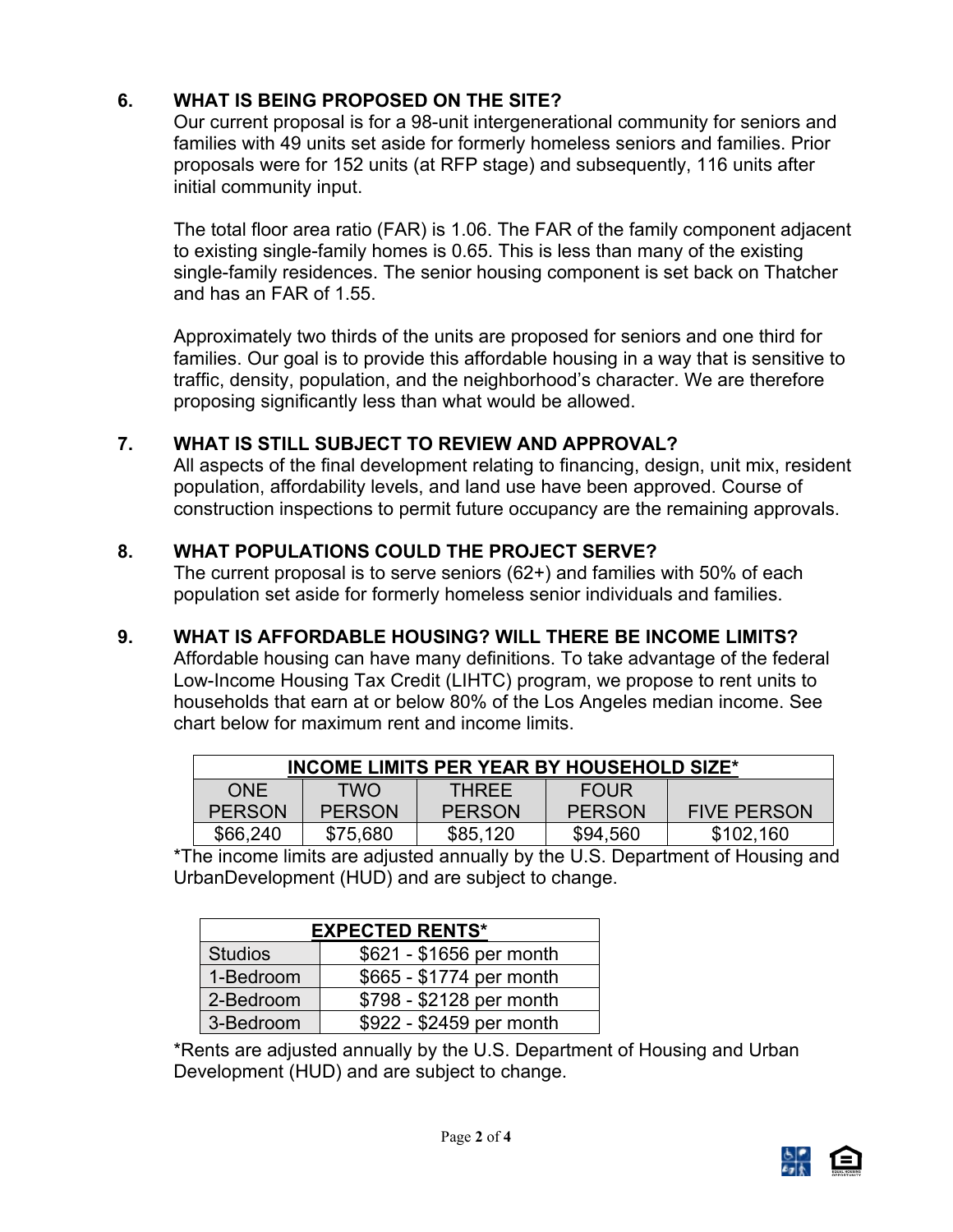# **10. WHAT IS PERMANENT SUPPORTIVE HOUSING?**

Permanent Supportive Housing (PSH) is affordable housing with supportive services for formerly homeless people. PSH exists on a wide spectrum. PSH may include veterans, seniors, transitional aged youth (18-25 years old), families with children, and individuals escaping domestic violence.

# **11. WILL SUPPORTIVE SERVICES BE PROVIDED? TO WHOM?**

Yes. Supportive services will be provided to all PSH residents of the project only. The Housing Authority of the City of Los Angeles (HACLA) requires that PSH households sign a statement of family responsibility. Households that fail to participate in supportive services may be evicted.

The project will not provide public drop-in supportive or emergency services for non-residents.

# **12. WHAT COMMUNITY BENEFITS ARE POSSIBLE?**

Our current proposal includes significant open green space, lush landscaping along the street frontages and relocation of a vehicular gate on Thatcher Avenue to limit access to the site from Lincoln.

# **13. HOW MANY PARKING SPACES WILL BE PROVIDED?**

The current proposal provides 82 parking spaces. This is equal to 1.20 spaces for every family unit and 0.7 spaces for every senior unit. This is significantly more than what is required by both state law (Assembly Bill 744) and the draft Permanent Supportive Housing Ordinance.

#### **14. HOW WOULD RESIDENTS BE CHOSEN AND SCREENED FOR THIS HOUSING COMMUNITY?**

Interested parties must complete a detailed application. All eligible applicants will enter a lottery. The lottery winners are subsequently screened with an income verification, a credit check, a criminal background check, an in-person interview and then a home inspection. In addition, a limited number of applicants will be placed on a wait list for future availability. TSA manages the tenant review process carefully to assure the community is filled with highly qualified residents.

Based on the start of construction in Q4 2021, we anticipate the application period for the lottery process to begin in Q2 2023. This timeline is subject to change. Please refer to the website for the latest updates.

Permanent Supportive Housing units will be filled by referrals received through LAHSA's Coordinated Entry System (CES). For additional information on the CES program, please visit [www.LAHSA.org/CES](http://www.lahsa.org/CES) or contact TSA management for information on LAHSA/CES Access Points for this property.